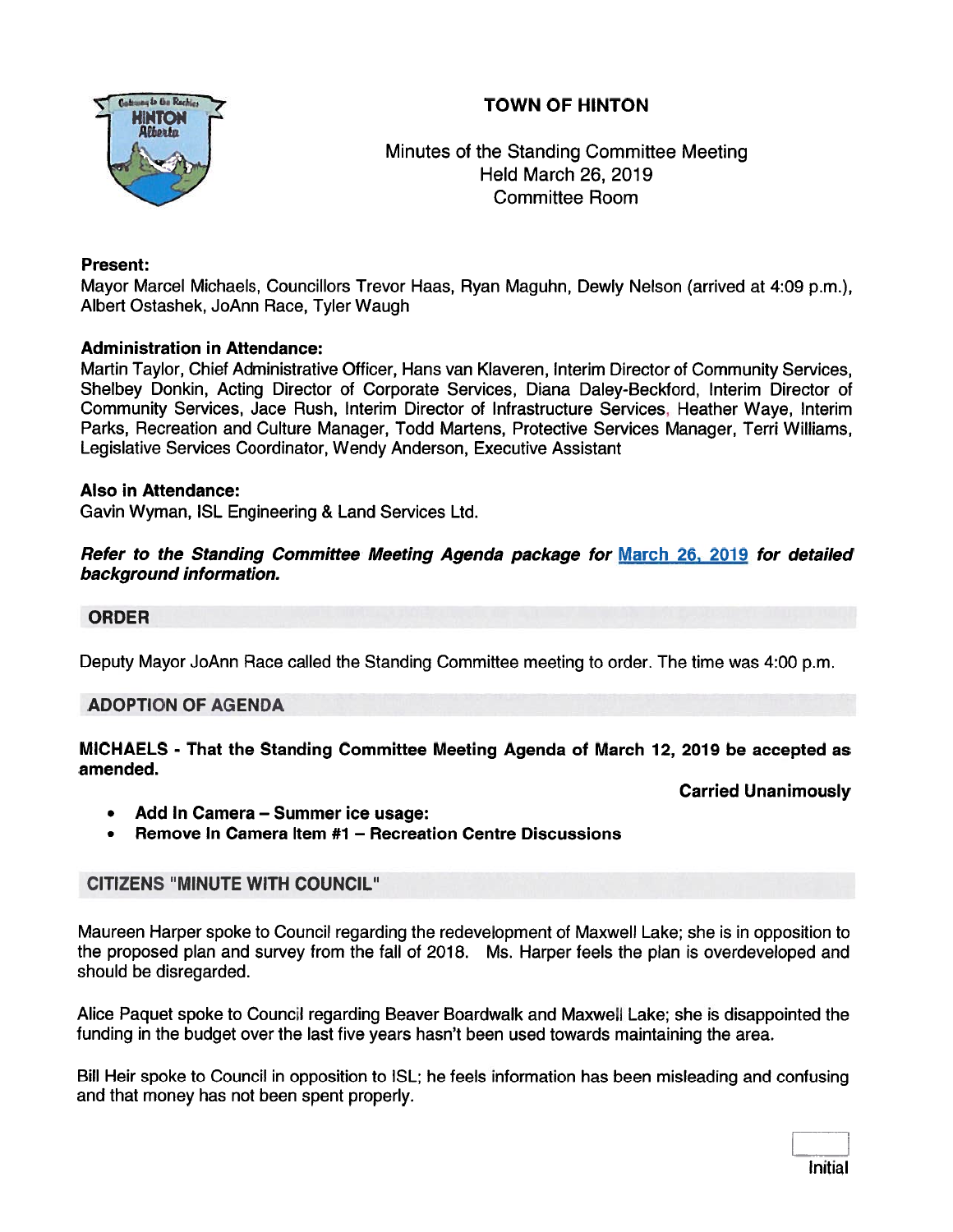Town of Hinton Standing Committee Meeting Minutes—March 26, 2019 Page | 2

> Suzanne Stevenson spoke to Council and feels only minor changes should be made to the area rather than larger scale as proposed in the plan.

> Beth MacCallum spoke and thanked the Town for responding so quickly with the removal of the gravel. Ms. MacCallum provided Council with pictures of boardwalks from other areas and encouraged Council to make decisions that don't take away from the value of the area.

# ACTION AND DISCUSSION ITEMS

#### 1. Parks, Open Spaces and Trails (POST) Master Plan

MAGUHN - That Council direct Administration to bring back the POST Master Plan to <sup>a</sup> Regular Council Meeting for approval.

Consensus Achieved 7-0

#### 2. Maxwell Lake Area Recreation Outline Plan

MAGUHN - That Council direct Administration to bring back the Maxwell Lake Area Recreation Outline Plan to the April 2, 2079 Regular Meeting of Council for decision.

**Withdrawn** 

MAGUHN - That Council direct Administration to engage <sup>a</sup> public feedback process including an open house regarding the Maxwell Lake Area Recreation Outline Plan.

Consensus Achieved 7-0

OSTASHEK - That Council direct Administration to bring back the Maxwell Lake Area Recreation Outline Plan to <sup>a</sup> Standing Committee of Council before June 30, 2079.

Consensus Achieved 7-0

3. Coalition of Canadian Municipalities for Energy Action (C-69)

MAGUHN - That Council accep<sup>t</sup> the Coalition of Canadian Municipalities for Energy Action item as information.

> Consensus Achieved 6-1 For: Waugh, Maguhn, Race, Ostashek, Haas, Michaels Against: Nelson

# ADDITIONAL INFORMATION

- 1. Urgent Matters from Council
- 2. Chief Administrative Officer Status Report
- 3. Executive Assistant Logistics Information